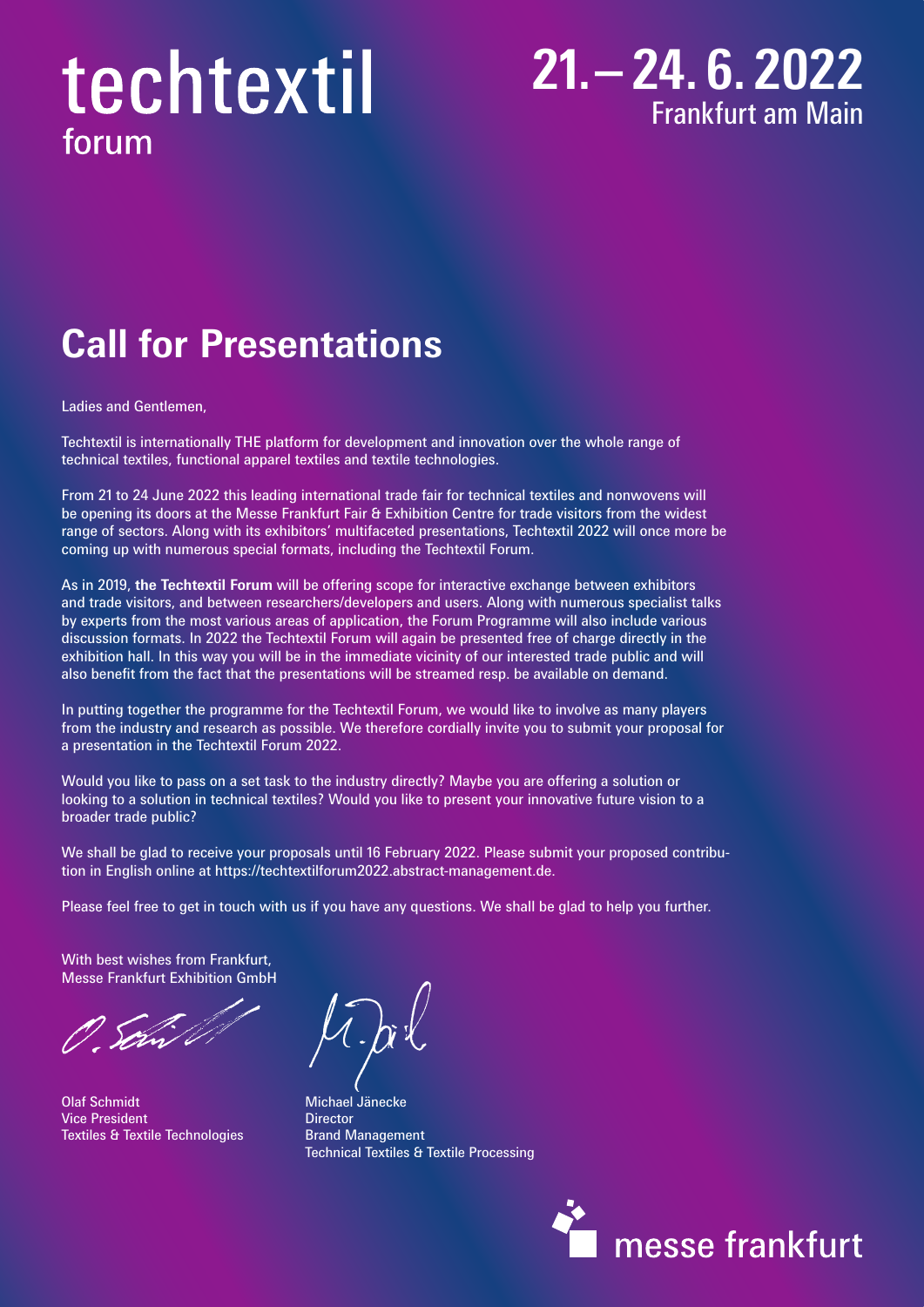# techtextil forum

### **Your proposed presentation**

The range of topics at the Techtextil Forum will cover new developments, trends and potential areas of application.

The presentations shall consider the following aspects:

- any kind of technical textiles, nonwovens, yarns & fibres, functional-clothing textiles, e-textiles
- technologies and processing operations
- digitalization
- new products
- megatrends
- sustainability, circular economy, recycling & traceability

Please note the following topics for your submission for the Techtextil Forum. Proposals for other topics will also be accepted in principle. Please justify the relevance of differing topics cogently.

- **1.** Health (textiles in medicine and hygiene)
- **2.** Interior
- **3.** PPE (personal protection equipment and protection of objects)
- **4.** Building textiles
- **5.** (New) trends
- **6.** Textiles for mobility /moving around
- **7.** Sport and leisure

We would like to have short and very trenchant presentations on the above topics. The length of the talks is restricted to 15 to 20 minutes. After the talk there will be room for questions and discussions. The contents of the talks and discussions should be presented visually, using illustrations, graphics, etc.

All talks will be simultaneously translated into German or English. Different formats, such as workshops, round-table discussions etc., will only take place in English. Materials (e.g. presentation slides) must be available in English.

#### **Personal contact:**

Messe Frankfurt Exhibition GmbH Mr. Christian Preuß Technical Textiles & Textile Processing Ludwig-Erhard-Anlage 1 60327 Frankfurt am Main, Germany

Tel. +49697575-5869 Fax +49697575-6609 christian.preuss@messefrankfurt.com www.techtextil.messefrankfurt.com

#### messe frankfurt